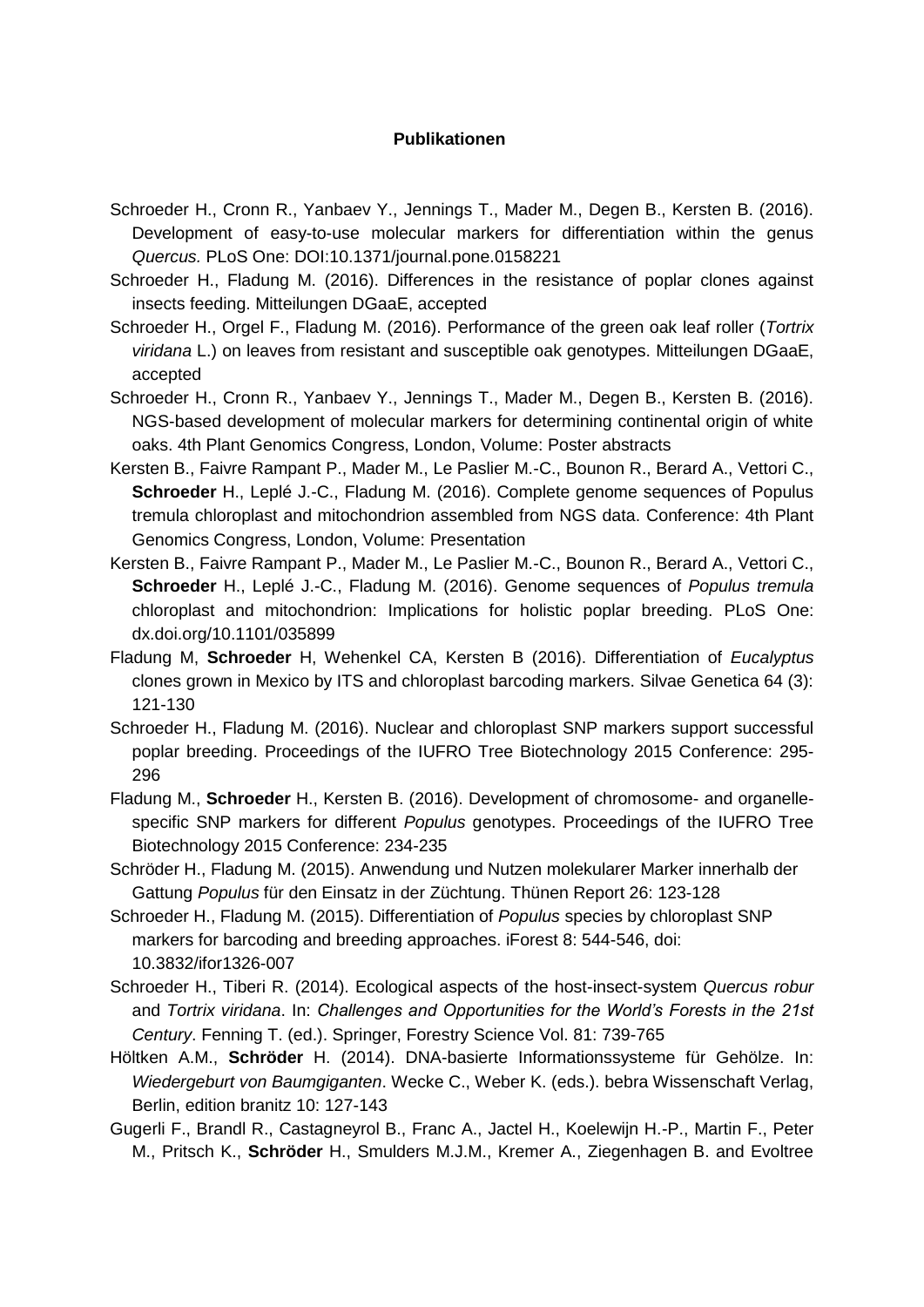JERA3 contributors (2013). Community genetics bound for next generation molecular technologies. Molecular Ecology 22: 3198-3207

- Kersten B., Ghirardo A., Schnitzler JP., Kanawati B., Schmitt-Kopplin P., Fladung M., **Schroeder** H. (2013). Integrated transcriptomics and metabolomics decipher differences in the resistance of pedunculate oak to the herbivore *Tortrix viridana* L. BMC Genomics 14:737
- Eusemann P., Fehrenz S., **Schröder** H., Ziegenhagen B., Bialozyt R. (2012). Molekulare Charakterisierung von Sorten und Klonen – Methoden zur Verbesserung der Zusammenarbeit verschiedener Labore. In: *Züchtung und Ertragsleistung schnellwachsender Baumarten im Kurzumtrieb.* Beiträge aus der NW-FVA Band 8: 374
- Ghirardo A., Heller W., Fladung M., Schnitzler J-P., **Schroeder** H. (2012). Function of defensive volatiles in pedunculate oak (*Quercus robur*) is tricked by the moth *Tortrix viridana*. Plant, Cell & Environment 35 (12): 2192-2207
- Höltken AM., **Schröder** H., Wischnewski N., Degen B., Magel E., Fladung M. (2012). Development of DNA-based methods to identify CITES-protected timber species: A case study in the Meliaceae family. Holzforschung 66: 97-104
- Pakull B., **Schröder** H., Fladung M. (2012). TREEFORJOULES Verbesserung der Holzeigenschaften von Eukalyptus und Pappel für die Bioenergiegewinnung. In: *Züchtung und Ertragsleistung schnellwachsender Baumarten im Kurzumtrieb.* Beiträge aus der NW-FVA Band 8: 408
- Schroeder H., Degen B. (2012). Phylogeography of the green oak leaf roller, *Tortrix viridana* L. (Lepidoptera, Tortricidae). Mitt. Dtsch. Ges. Allg. Angew. Entomol. 18: 401-403
- Schröder H., Fladung M. (2012). Identifizierung kommerziell genutzter Pappelklone der Nutzen molekularer Marker für die Züchtung. In: *Züchtung und Ertragsleistung schnellwachsender Baumarten im Kurzumtrieb.* Beiträge aus der NW-FVA Band 8: 257- 264
- Schroeder H., Hoeltken AM., Fladung M. (2012). Differentiation of *Populus* species using chloroplast SNP-markers - essential for comprehensible and reliable poplar breeding. Plant Biology 14: 374-381
- Schröder H., v. Wühlisch G., Fladung M. (2012). Auch bei Pappeln ist nicht immer drin, was drauf steht. AFZ - Der Wald 5: 13-15
- Eusemann P., Fehrenz S., **Schröder** H., Ziegenhagen B., Bialozyt R. (2011). Molekulare Charakterisierung von Sorten und Klonen – Methoden der Verbesserung der Vergleichbarkeit von Ergebnissen verschiedener Labore. AFZ - Der Wald 22: 32-33
- Kapeller S., **Schroeder** H., Schueler S. (2011). Modelling the spatial population dynamics of the green oak leaf roller (*Tortrix viridana*) using density dependent competitive interactions: effects of herbivore mortality and varying host-plant quality. Ecological Modelling 222: 1293-1302
- Schröder H., Fladung M. (2011). Art- und Hybrididentifizierung innerhalb der Gattung *Populus* mit SNP-Markern. Mitteilungen aus der Forschungsanstalt für Waldökologie und Forstwirtschaft Rheinland-Pfalz 69/11: 180-186
- Schroeder H., Ghirardo A., Schnitzler J.P., Fladung M. (2011). Tree-insect interaction defence response against herbivorous insects. BMC Proceedings 5 (Suppl 7): P101
- Schroeder H., Hoeltken AM., Fladung M. (2011). Chloroplast SNP-marker as powerful tool for differentiation of *Populus* species in reliable poplar breeding and barcoding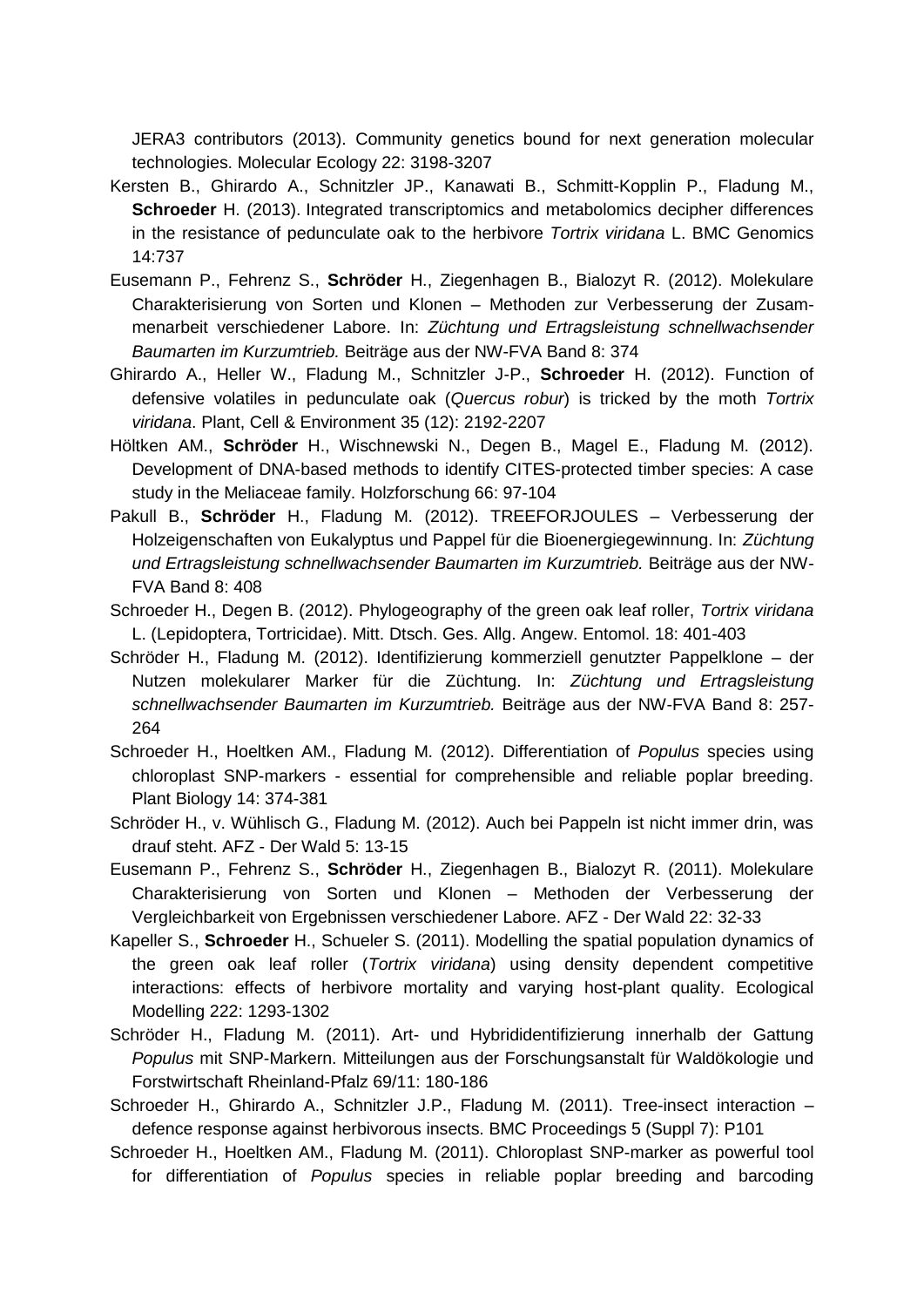approaches. BMC Proceedings 5 (Suppl 7): P56

Schröder H. (2010). Sommerveredelung bei Eichen – eine Erfolgsgeschichte. AFZ - Der Wald 5: 16-17

- Schröder H., Fladung M. (2010a). Unterscheidung von Pappelarten und -klonen Molekulare Marker machen's möglich. Forst und Holz 11: 18-21
- Schroeder H., Fladung M. (2010b). SSR and SNP markers for the identification of clones, hybrids and species within the genus *Populus*. Silv. Genet. 59 (6): 257-263
- Schroeder H., Yanbaev Y., Degen B. (2010). A very small and isolated population of the green oak leaf roller, *Tortrix viridana* L., with high genetic diversity – how does this work? J. Heredity 101 (6): 780-783
- Schroeder H., Arens P., Smulders MJM. (2009). Autosomal and sex-linked microsatellite loci in the green oak leaf roller *Tortrix viridana* L. (Lepidoptera, Tortricidae). Mol. Ecol. Resources 9 (3): 809-811
- Schroeder H. (2008). Genetic differentiation of populations of the green oak leaf roller (*Tortrix viridana* L.) and its host (*Quercus robur* L.) using nuclear gene markers. Mitt. Dtsch. Ges. Allg. Angew. Entomol. 16: 237-241
- Schroeder H., Degen B. (2008a). Genetic structure of the green oak leaf roller (*Tortrix viridana* L.) and one of its hosts, *Quercus robur* L. Forest Ecol. Manage. 256: 1270-1279
- Schroeder H., Degen B. (2008b). Spatial genetic structure in populations of the green oak leaf roller *Tortrix viridana* L. (Lepidoptera, Tortricidae). Eur. J. Forest Res. 127: 447-453
- Schröder H., Degen B. (2007). Entwicklung von Mikrosatelliten-Markern für populationsgenetische Analysen beim Eichenwickler (*Tortrix viridana* L.) (Development of microsatellite markers for population genetic analyses of the green oak leaf roller). BFH Nachrichten 45. Jahrgang, Heft 2: 11-13
- Degen B., Fladung M., **Schröder** H., Markussen T. (2006). EU-Exzellenznetzwerk EvolTree (EU network of excellence EvolTree). BFH Nachrichten 44. Jahrgang, Heft 2: 3-4
- Schröder H., Degen B. (2006). Räumlich-genetische Strukturen innerhalb von Popula-tionen des Eichenwicklers (*Tortrix viridana*) (spatial genetic structures within populations of the green oak leaf roller). BFH Nachrichten 44. Jahrgang, Heft 4: 13-14
- Schröder H., Ziegler C. (2006). Die Situation der Eiche in NRW im Frühjahr 2005. AFZ Der Wald 6: 320-321
- Niesar M., Ziegler C., **Schröder** H. (2005). Forstschutz Buchensterben hält an, Kahlfraß bei Eichen bleibt aus, Holzexporte nach China erschwert. Waldzustandsbericht Nordrhein-Westfalen 2005: 14-18
- Scholz F., **Schröder** H. (2005). Untersuchung der geographischen genetischen Variation der Eiche und eines ihrer Parasiten, des Eichenwicklers (Investigation of geographic genetic variation of oak and of one of its parasites, the green oak leaf roller). BFH Nachrichten 43. Jahrgang, Heft 2: 10-11
- Schröder H., Degen B., Scholz F. (2005). Aufdeckung von Familienstrukturen innerhalb von Populationen des Grünen Eichenwicklers (*Tortrix viridana*) mit Hilfe nuklearer Marker (Detection of kinship structure within populations of the green oak leaf roller (*Tortrix viridana*) with help of nuclear markers). BFH Nachrichten 43. Jahrgang, Heft 4: 7-9
- Schröder H., Liesebach H. Scholz F. (2005). Räumliche genetische Variation des Eichenwicklers. Tagungsband zum Forum: Genetik – Wald – Forstwirtschaft 2004 in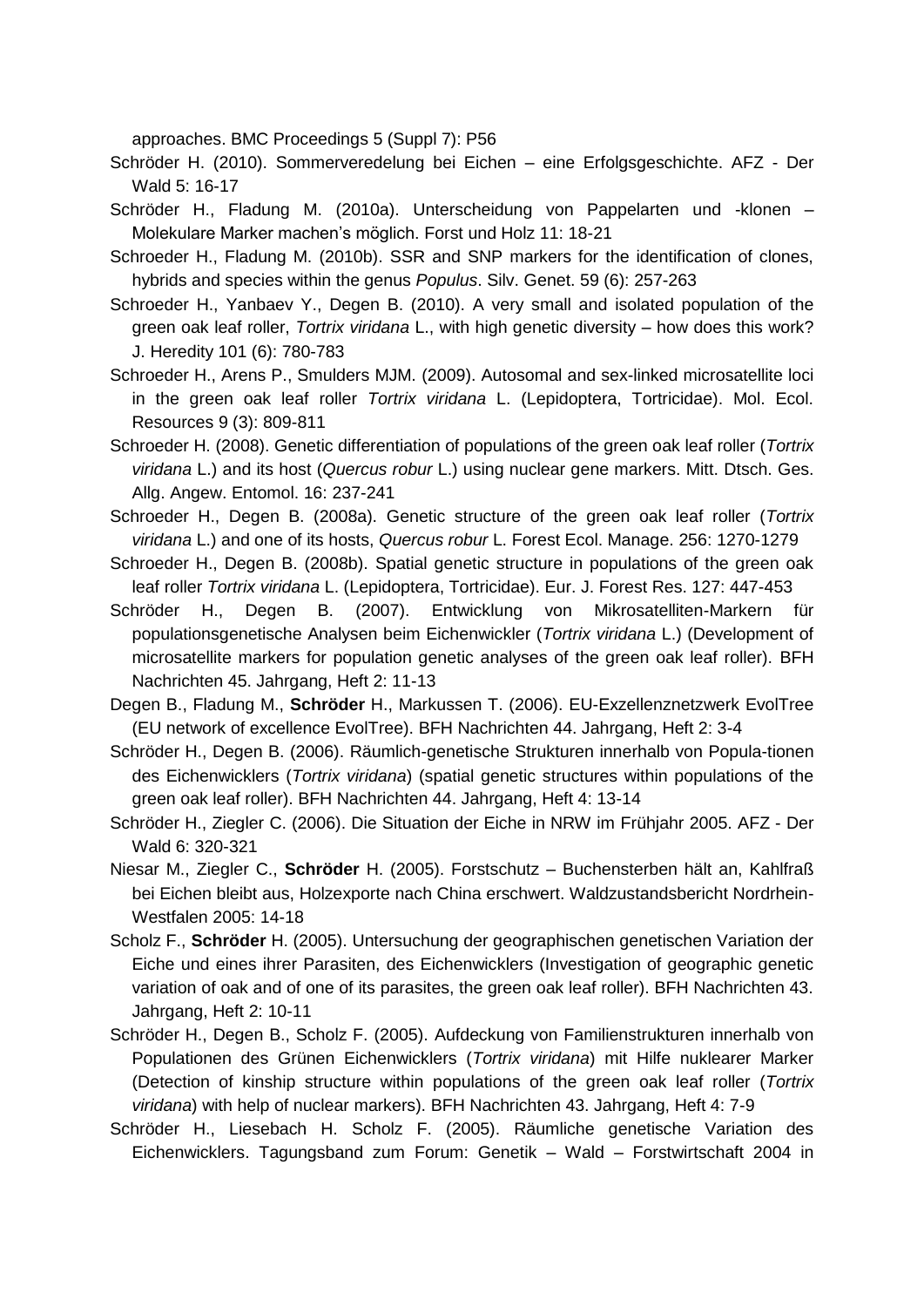Teisendorf. 11. Tagungsbericht: 312-318

- Schroeder H., Scholz F. (2005a). Identification of PCR-RFLP haplotypes for assessing genetic variation in the green oak leaf roller *Tortrix viridana* L. (Lepidoptera, Tortricidae). Silvae Genet. 54(1): 17-24
- Schröder H., Scholz F. (2005b). Ansteigende Eichenwickler-Kalamität in Nordrhein-Westfalen. AFZ - Der Wald 4: 172-173.
- Schröder H., Scholz F. (2005c). Intensivierte Aufnahme des Eichenwickler- (*Tortrix viridana* L.) und Frostspanner- (*Operophthera brumata* L.) Fraßes in Nordrhein-Westfalen (Enhanced survey of defoliation through green oak leaf roller (*Tortrix viridana* L.) and winter moth (*Operophthera brumata* L.) in North Rhine-Westphalia). BFH Nachrichten 43. Jahrgang, Heft 1: 7-8
- Schröder H., Ziegler C., Scholz F. (2005). Räumliche Verteilung des Fraßes von Eichenwickler und Frostspanner in Nordrhein-Westfalen (spatial distribution of defoliation through the green oak leaf roller and winter moth in North Rhine-Westphalia). BFH Nachrichten 43. Jahrgang, Heft 3: 9-11
- Klotzbach H., **Schroeder** H., Augustin, C., Püschel K. (2004). Information is everything a case report demonstrating the necessity of entomological knowledge at the crime scene. Aggrawal's Internet J Forensic Medicine Toxicol. 5 (1): 19-21
- Schröder H. (2004). Genetische Variation des Eichenwicklers und seiner Wirtspflanze. Berichte zur Fachtagung: Vitalität und genetische Variabilität der Eiche in Nordrhein-Westfalen. LÖBF NRW, Recklinghausen. S. 38-40
- Schröder H., Scholz F. (2004). Über die Ursachen für unterschiedliche Fraßstärke an Eichen durch den Eichenwickler (*Tortrix viridana* L.) (About reasons for differences in defoliation of oaks by the green oak leaf roller (*Tortrix viridana* L.)). BFH Nachrichten 42. Jahrgang, Heft 4: 14-15
- Schröder H., Scholz F., Koehl M., Hertel H., Thiele D., Ziegler C. (2004). Ansteigende Eichenwickler (*Tortrix viridana*) -Kalamität in Nordrhein-Westfalen – Beobachtungen der Jahre 2003 und 2004 (Increasing population density in the green oak leaf roller (*Tortrix viridana*) in North Rhine-Westphalia – observation in 2003 and 2004.) BFH Nachrichten 42. Jahrgang, Heft 2: 10-11
- Schroeder H., Klotzbach H., Elias S., Augustin C., Püschel K. (2003). Use of PCR-RFLP for identification of calliphorid larvae (Diptera, Calliphoridae) on human corpses. Forensic Sci. Int. 132: 76-81
- Schroeder H., Klotzbach H., Püschel K. (2003). Insects' colonization of human corpses in warm and cold season. Legal Medicine 5 (Suppl. 1): 372-374
- Schröder H., Scholz F., Koehl M., Hertel H., Thiele D., Ziegler C. (2003). Entwicklung von PCR-RFLP Markern für den Eichenwickler (*Tortrix viridana*) (Development of PCR-RFLP markers for the green oak leaf roller (*Tortrix viridana*)). BFH Nachrichten 41. Jahrgang, Heft 4: 4-5
- Schröder H., Thiele D., Ziegler C., Lieberei S., Hertel H., Koehl M., Scholz F. (2003). Genetische Variation des Eichenwicklers und seiner Wirtspflanze anhand molekularer Genmarker – ein Beitrag zu Wirt-Parasit-Beziehungen. BFH Nachrichten 41. Jahrgang, Heft 2: 5-6
- Oesterhelweg L., Tuerck E., **Schroeder** H., Püschel K., Klotzbach H. (2003). Maggots on a young male with genital self demutilation. Forensic Sci. Int. 136 (Suppl.): 389